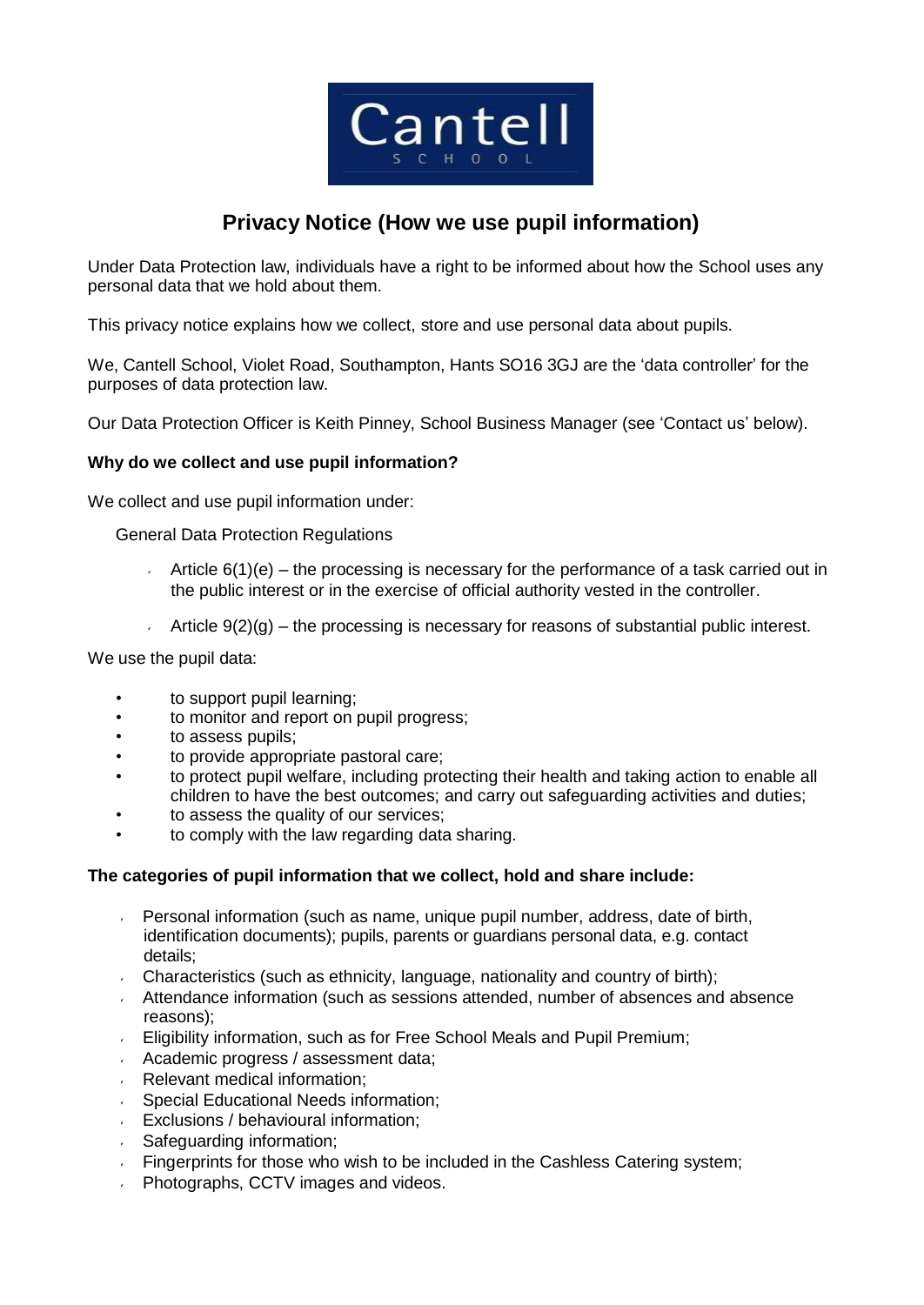## **Collecting pupil information**

We collect pupil information via the registration booklet upon admission and/or Common Transfer File (CTF) from a previous school.

Pupil data is essential for the school's operational use. Whilst the majority of pupil information you provide to us is mandatory, some of it is provided to us on a voluntary basis in support of exercising our official tasks. In order to comply with the General Data Protection Regulation, we will inform you whether you are required to provide certain pupil information to us or if you have a choice in this.

## **Storing pupil data**

We keep personal information about pupils while they are attending our school. We may also keep it beyond their attendance at our school in accordance with the Southampton City Council Records and Retention Schedule: [https://www.southampton.gov.uk/images/rrrs-version-10-002\\_tcm63-](https://www.southampton.gov.uk/images/rrrs-version-10-002_tcm63-389236.pdf) [389236.pdf](https://www.southampton.gov.uk/images/rrrs-version-10-002_tcm63-389236.pdf)

## **Who do we share pupil information with?**

We do not share information about pupils with any third party without consent unless the laws and our policies allow us to do so.

Where it is legally required, or necessary (and it complies with data protection law) we may share pupil information with:

- $\sim$  Schools / other education providers;
- **b** our Local Authority;
- youth support services (pupils aged  $13+$ ) see below;
- careers advisers;
- the Department for Education ( $DfE$ ) see below;
- $\cdot$  the NHS:
- other Local Authorities;
- our regulator (Ofsted);
- **Police forces, courts and tribunals.**

For further details, please see "Why do we collect and use pupil information?" above.

### **Youth support services – Pupils aged 13+**

Once our pupils reach the age of 13, we also pass pupil information to our local authority and/or provider of your support services as they have responsibilities in relation to the education or training of 13-19 year olds under section 507B of the Education Act 1996.

This enables them to provide services as follows

- youth support services
- careers advisers

A parent or guardian can object to any information in addition to their child's name, address and date of birth being passed to their local authority or provider of youth support services by informing us. This right is transferred to the child/pupil once they reach 16.

### **Department for Education**

We share pupils' data with the Department for Education (DfE) on a statutory basis. This data sharing underpins school funding and educational attainment policy and monitoring.

We are required to share information about our pupils with our Local Authority (LA) and the Department for Education (DfE) under section 3 of The Education (Information about Individual Pupils) (England) Regulations 2013.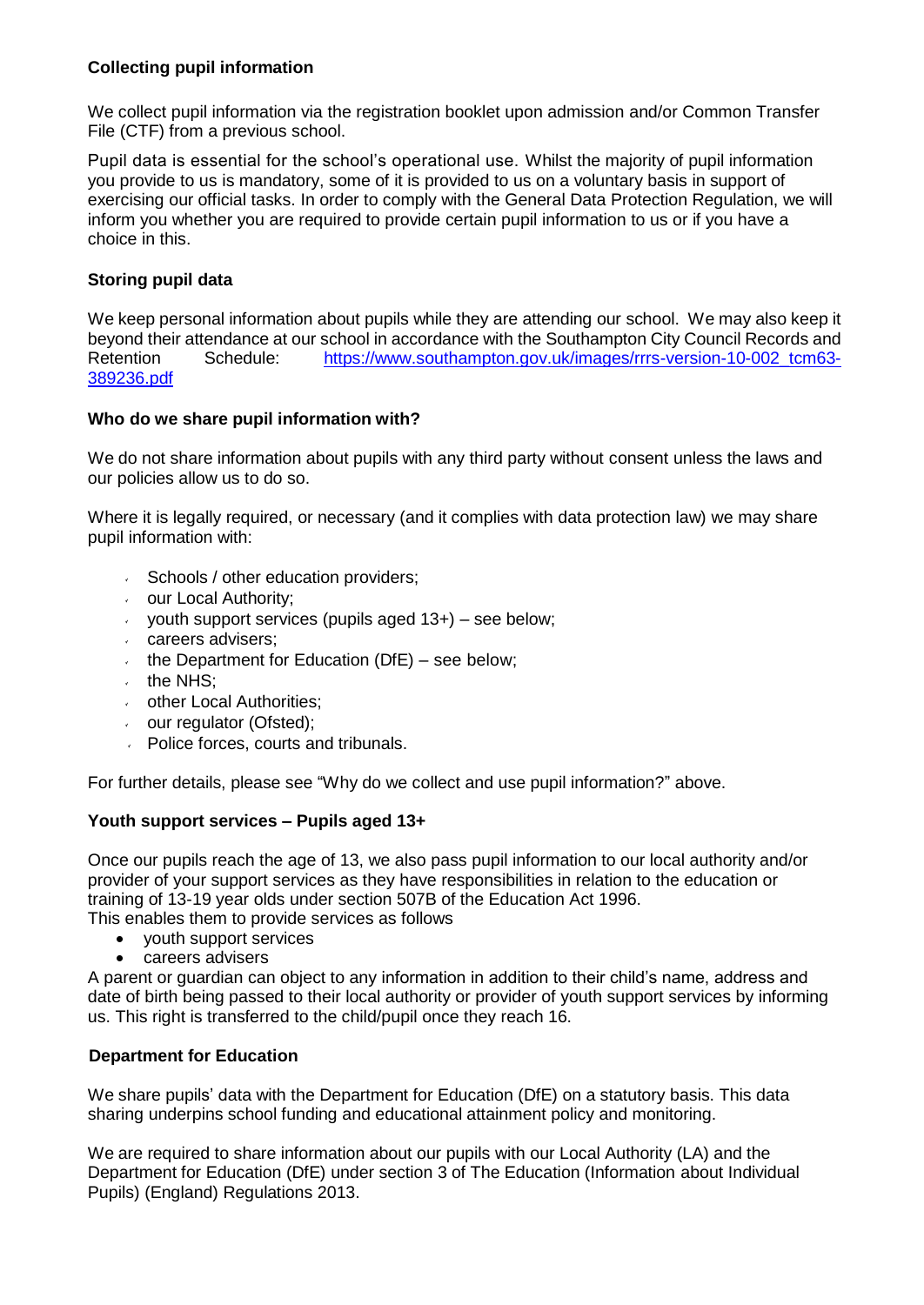### **Data collection requirements:**

To find out more about the data collection requirements placed on us by the Department for Education (for example; via the school census) go to [https://www.gov.uk/education/data-collection](https://www.gov.uk/education/data-collection-)[and-censuses-for-schools.](https://www.gov.uk/education/data-collection-and-censuses-for-schools)

## **The National Pupil Database (NPD)**

The NPD is managed by the Department for Education and contains information about pupils in schools in England. It provides invaluable evidence on educational performance to inform independent research, as well as studies commissioned by the Department. It is held in electronic format for statistical purposes. This information is securely collected from a range of sources including schools, local authorities and awarding bodies.

We are required by law, to provide information about our pupils to the DfE as part of statutory data collections such as the school census and early years' census. Some of this information is then stored in the NPD. The law that allows this is the Education (Information About Individual Pupils) (England) Regulations 2013.

To find out more about the pupil information we share with the department, for the purpose of data collections, go to [https://www.gov.uk/education/data-collection-and-censuses-for-schools.](https://www.gov.uk/education/data-collection-and-censuses-for-schools)

To find out more about the NPD, go to [https://www.gov.uk/government/publications/national-pupil](https://www.gov.uk/government/publications/national-pupil-database-user-guide-and-supporting-information)[database-user-guide-and-supporting-information.](https://www.gov.uk/government/publications/national-pupil-database-user-guide-and-supporting-information)

The department may share information about our pupils from the NPD with third parties who promote the education or well-being of children in England by:

- conducting research or analysis
- producing statistics
- providing information, advice or guidance

The Department has robust processes in place to ensure the confidentiality of our data is maintained and there are stringent controls in place regarding access and use of the data. Decisions on whether DfE releases data to third parties are subject to a strict approval process and based on a detailed assessment of:

- who is requesting the data
- $\cdot$  the purpose for which it is required
- the level and sensitivity of data requested: and
- $\cdot$  the arrangements in place to store and handle the data

To be granted access to pupil information, organisations must comply with strict terms and conditions covering the confidentiality and handling of the data, security arrangements and retention and use of the data.

For more information about the department's data sharing process, please visit: <https://www.gov.uk/data-protection-how-we-collect-and-share-research-data>

For information about which organisations the department has provided pupil information, (and for which project), please visit the following website: <https://www.gov.uk/government/publications/national-pupil-database-requests-received>

To contact DfE:<https://www.gov.uk/contact-dfe>

### **Requesting access to your personal data**

Under data protection legislation, parents and pupils have the right to request access to information about them that we hold. To make a request for your personal information, or be given access to your child's educational record, contact Keith Pinney, School Business Manager who will make the necessary arrangements.